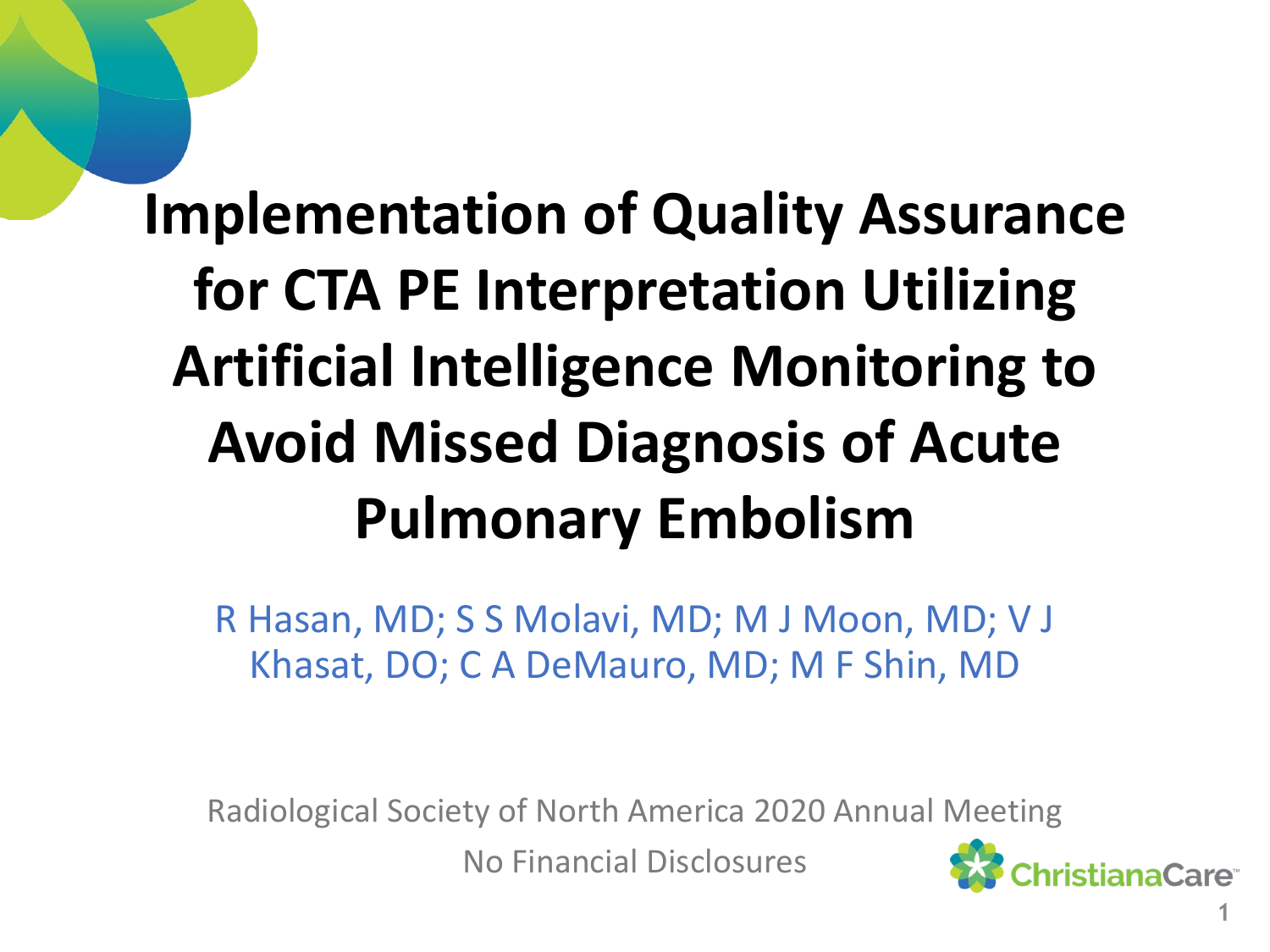### Purpose

### **Background**

- Artificial Intelligence (AI) is becoming more common in radiology, aiding in early detection and potentially improving accuracy and patient care
- Studies report radiologist error rates up to 4%, varying by sample size, modality, patient group, and skill-set of radiologists
- In one study, retrospective application of AI identified 77% missed pulmonary embolism cases by radiologists\*

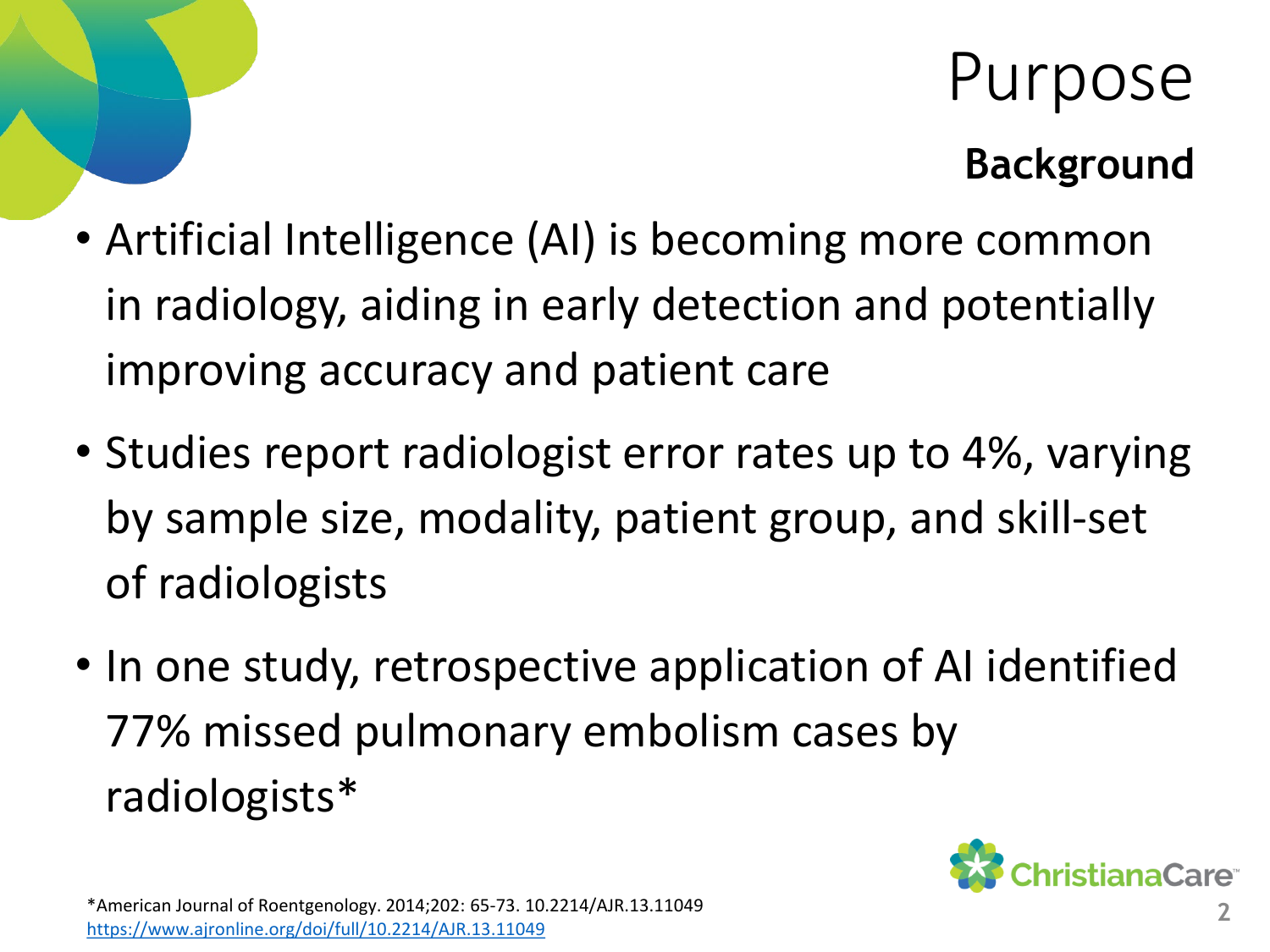### Purpose

#### **Opportunity for Improvement**

#### **BASELINE**

At our institution AI is utilized for detection of acute pulmonary embolism (PE), notifying radiologists via a desktop widget when PE is identified by the AI algorithm

Retrospective application of the AI tool to 912 CTA PE studies (2 months) identified 20 missed PE of 103 studies positive for PE

Few anecdotal instances of missed PE cases noted due to radiologists overlooking AI widget notifications

At least once, a discordant result went undetected for over 2 weeks

No established quality assurance (QA) process to ensure review of notification or concordance

#### **Intervention**

Implement a systemic QA process to maximize utility of the AI tool

- Check for concordance with radiologist's report
- Check accuracy of AI interpretation
- Ensure appropriate follow up for discordant /missed cases

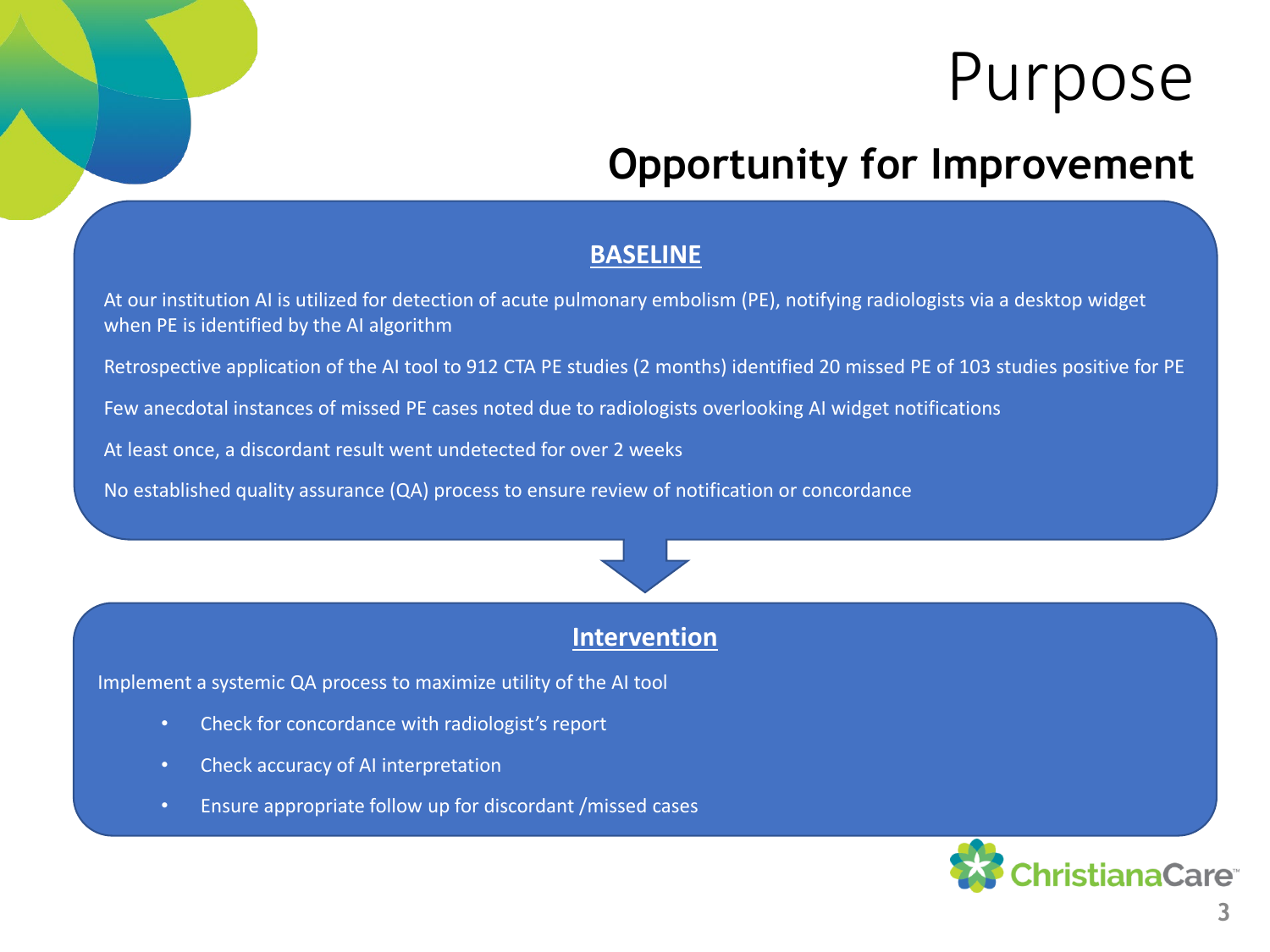# Methods

### **Establishing QA Process**

- Team of QA radiologists and PACS administrators established
- PACS administrators screened all cases positive by AI interpretation for discrepant radiologists' reports
- QA radiologists determined if a PE was potentially missed
- If missed PE suspected by QA radiologist, study was referred back to the interpreting radiologist
- If interpreting radiologists agreed that study was positive for PE, addendum of report was issued and referring provider informed as necessary
- Key outcome was number of overlooked PE

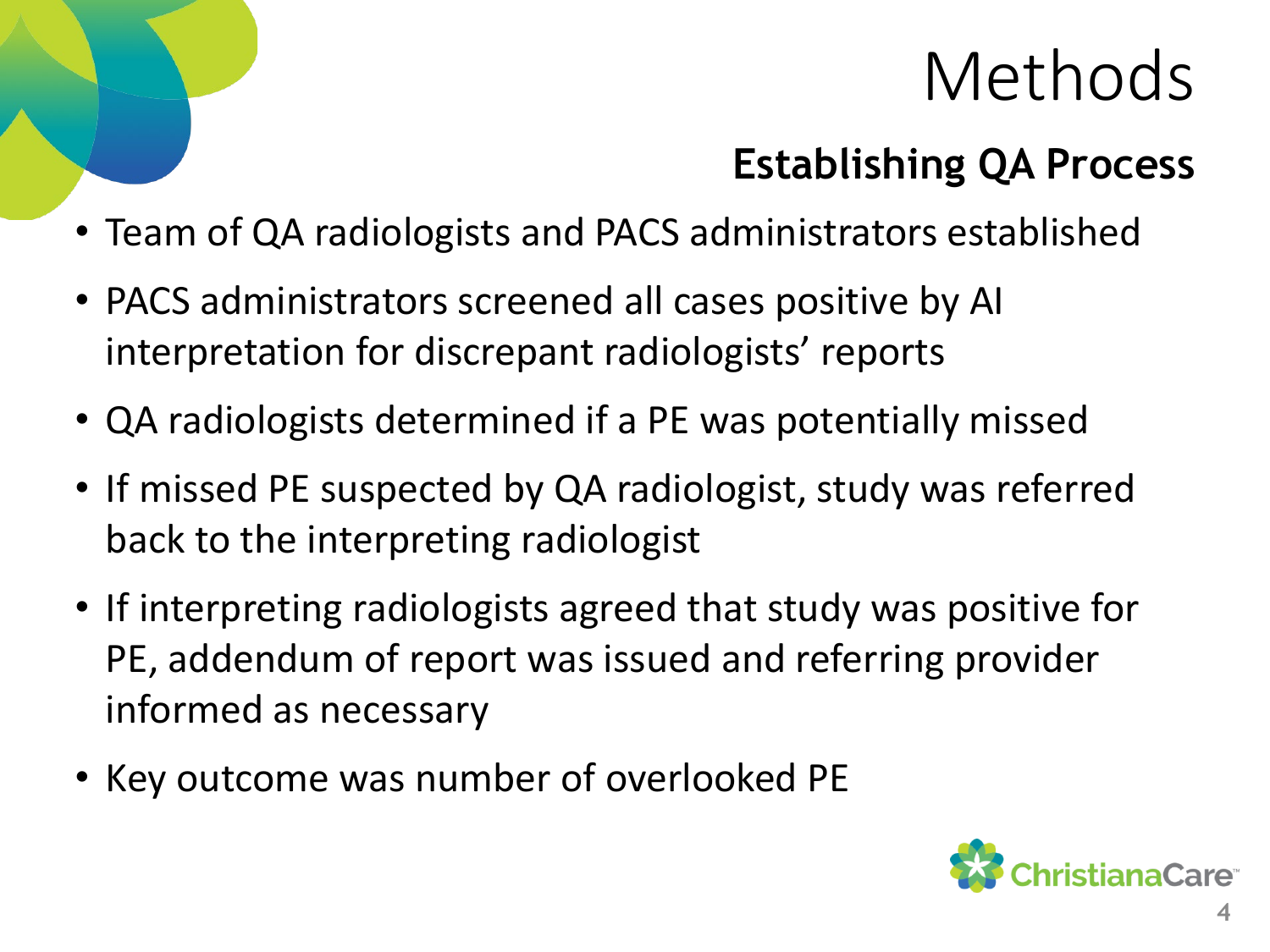# Methods **QA Workflow**

#### • QA period from Dec. 2019 through Mar. 2020



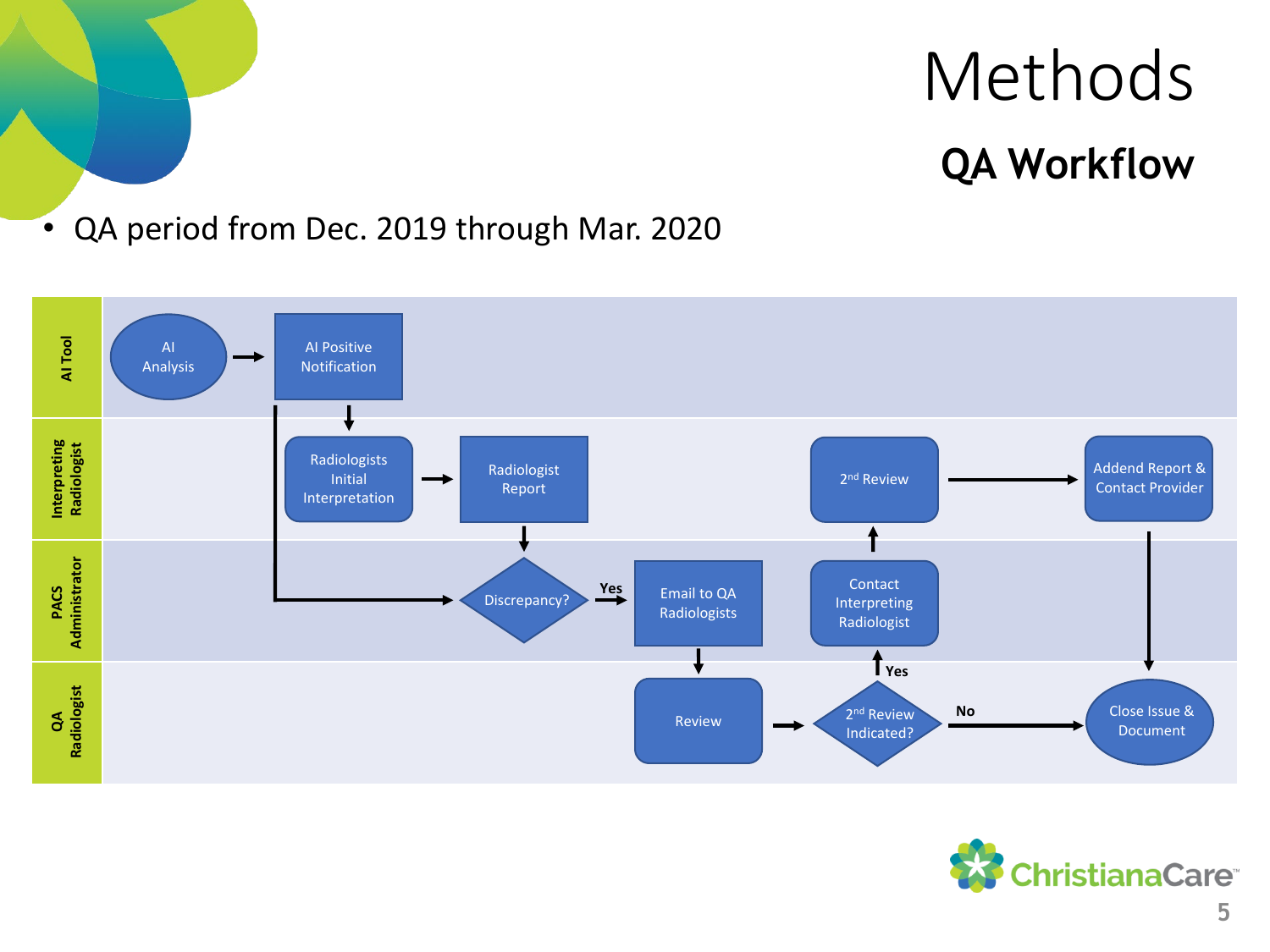

### **Discordant Studies Identified**



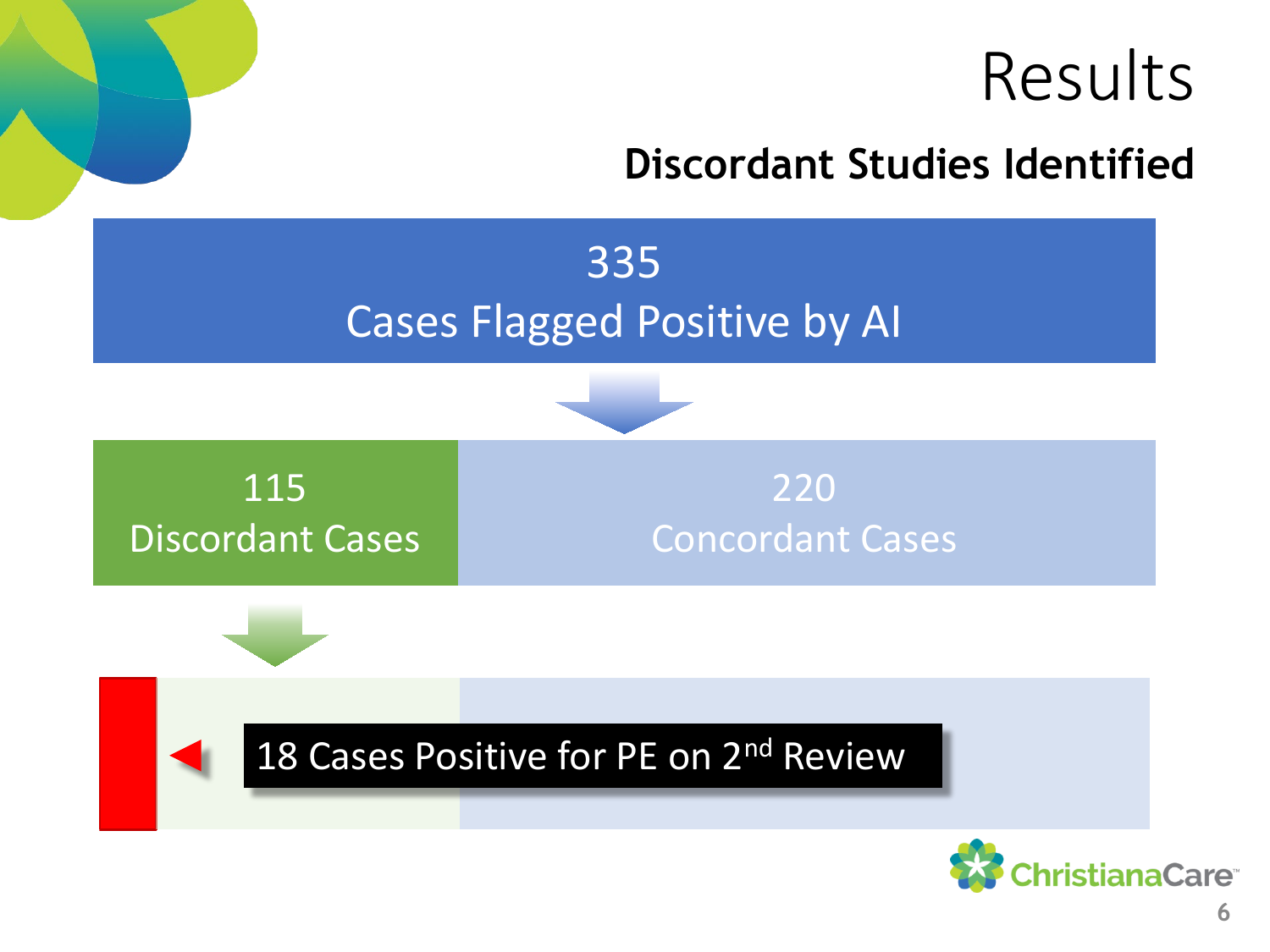### Results

#### **PE Detection**

• Of 335 cases flagged by AI as positive, 238 cases deemed truly positive for PE for a PPV of 71 %

- 220 cases correctly identified as positive for PE by initial radiologists interpretation
	- 18 cases positive for PE overlooked on initial interpretation

• **8.2 % improved PE detection rate** with use of AI and QA process**ianaCare**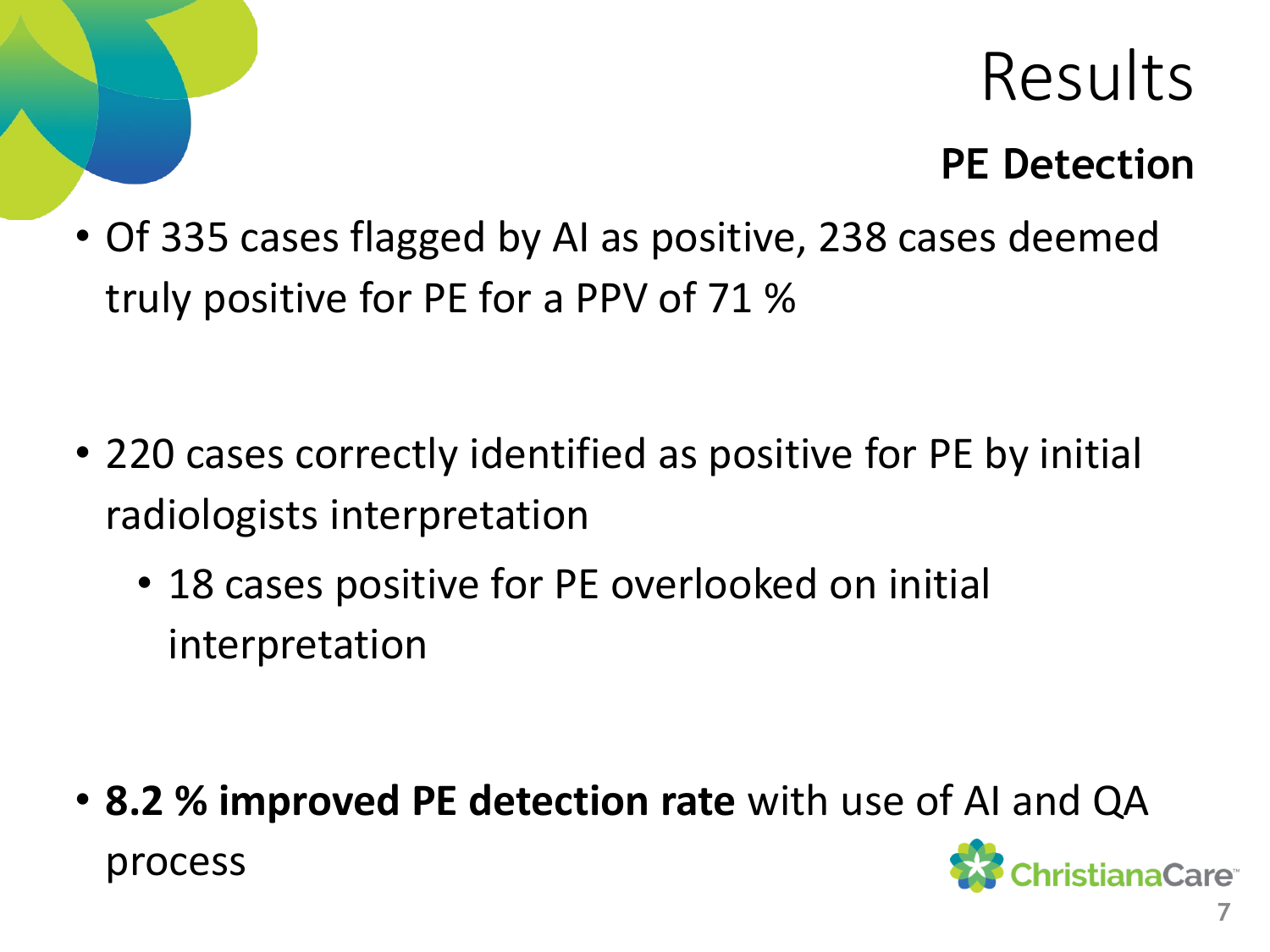# Results

### **Overlooked Cases**

- 18 cases overlooked despite correct AI identification
	- 13 cases caused by human error (did not see notification)
	- 5 cases caused by technical error (notification not received or received late after initial interpretation)
- All 18 cases reviewed by the QA team and communicated to referring providers within 12 hours
	- 17 received anticoagulation subsequently
	- 1 lost to follow up
	- No adverse outcomes reported

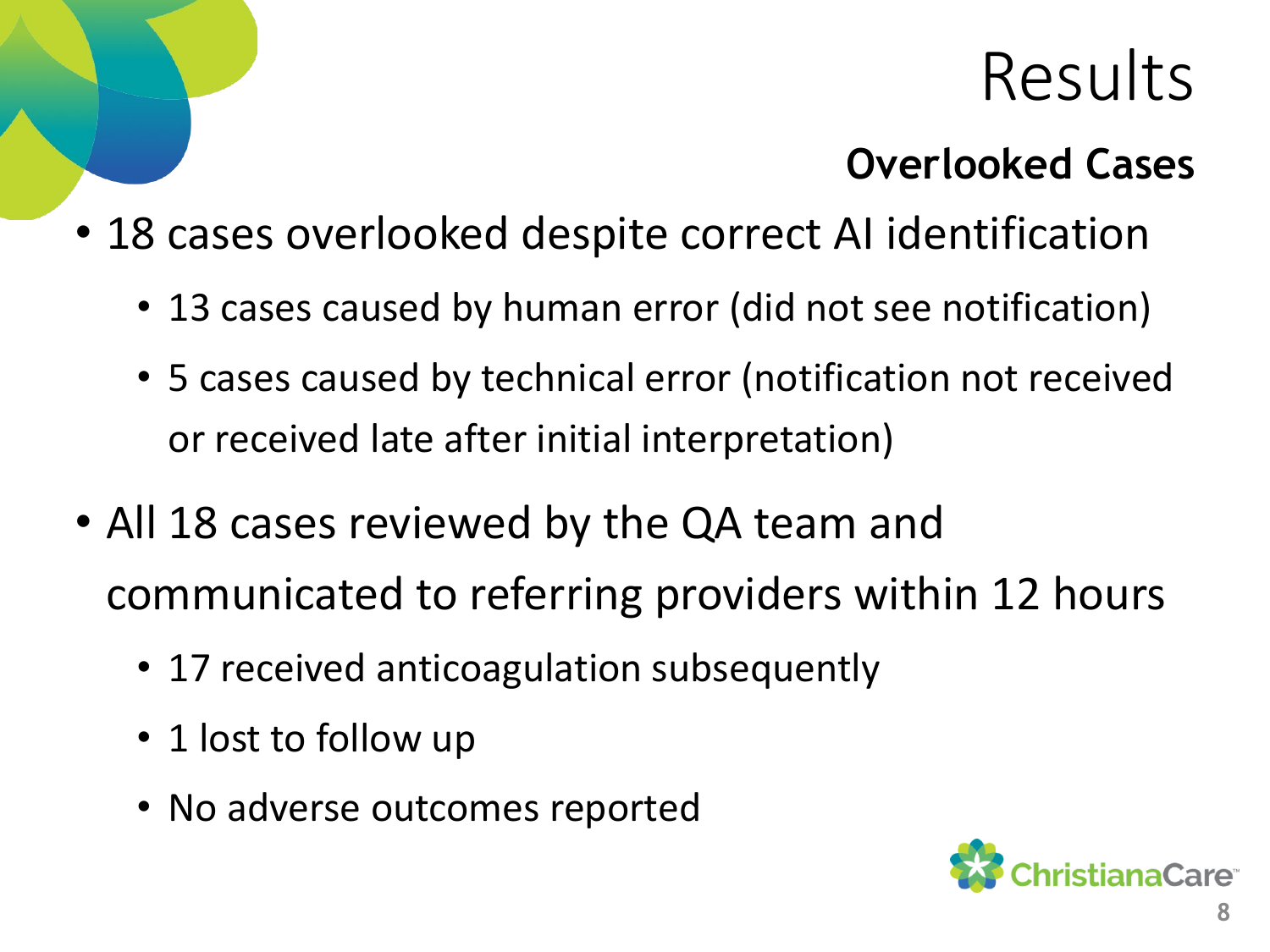#### **Overlooked Cases: Study Type and PE Locations**